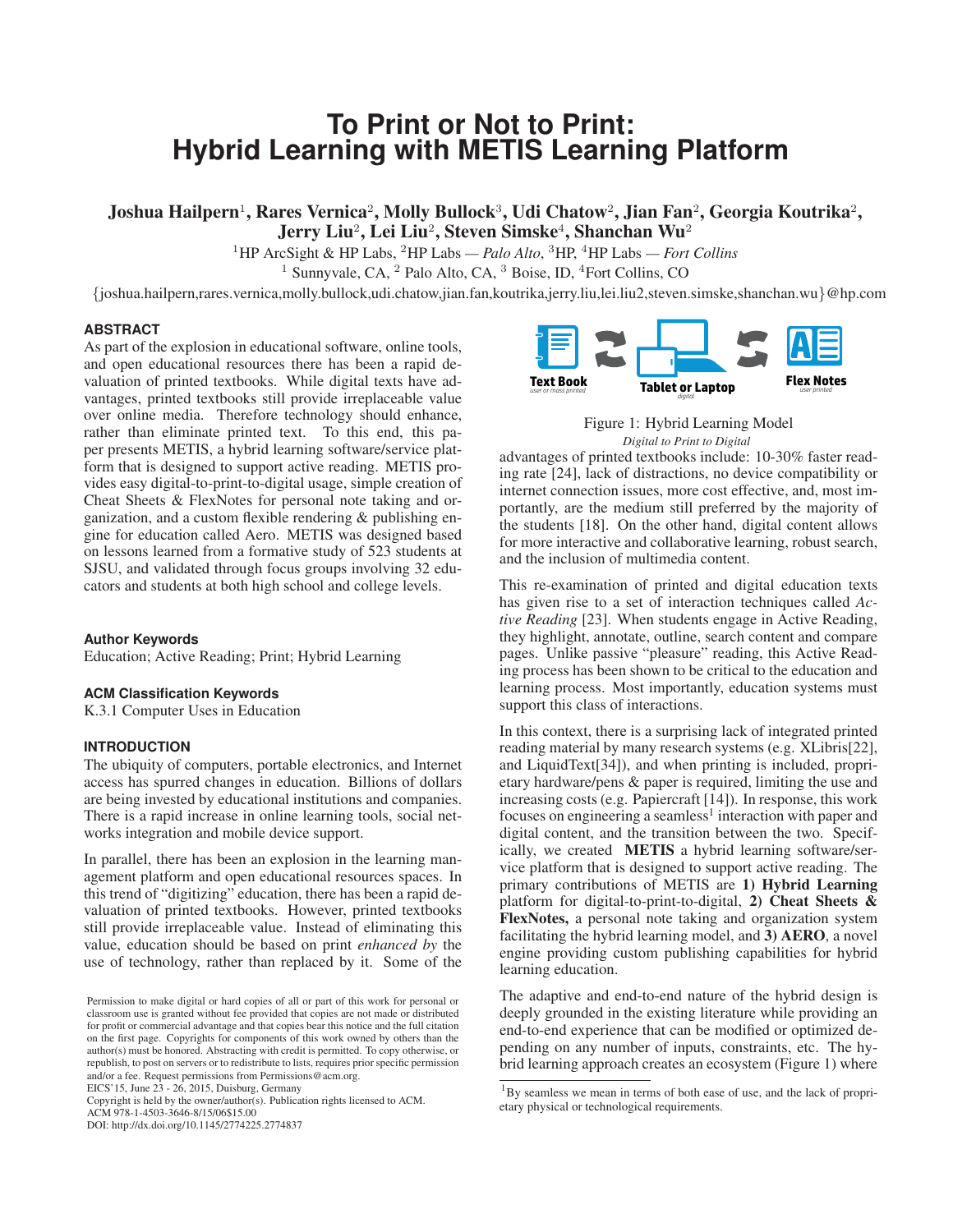printed textbooks coexist with digital content, with each enhancing the other, and providing users with a low-barrier method for switching between digital and print. While some systems have tried to combine print and digital [14], METIS creates a unique perspective allowing content and student to transition from digital to print and back without proprietary hardware, or cumbersome special paper. The digital environment does not attempt to replicate physical interactions (e.g. XLibris[22] ), which is challenging and often ineffective to do [14]. Rather, METIS is designed to be amenable to a wide variety of factors including, but not limited to: personal customization, teacher management, source integration and recombination, reading and note taking on multiple surfaces/devices, and smooth transitions between print to digital and back to print (as location and needs change).

Based on lessons learned from a formative study of 523 students at SJSU as well as prior art, we formulate 5 design requirements for a robust system. These design requirements, in combination with the 4 requirements for Active Reading support, guide and scope the development of METIS. Once built, feedback on METIS was garnered through a series of focus groups involving 32 educators and students (at both high school and college levels).

# **RELATED WORK**

E-books, tablets, and laptops have initiated a revolution in the education market [33]. Education IT has a worldwide 3.9% compound annual growth rate, 4.7% in Asia/Pacific, and  $4.4\%$  in the US<sup>2</sup> with spending (on both infrastructure and new classroom IT) estimated to grow from 16,884.7 (\$M) in 2012 to 20,649.3 (\$M) in 20183.

Mangen, et al. [18] performed an in-depth study of the comprehension differences between PDF reading and print reading in a naturalistic setting. They saw that comprehension suffered in the PDF condition, highlighting the potential challenges of scrolling, information recall due to lost contextualspacial cues, forced linear reading, and difficulty of looking up annotations when taking an exam.

Research systems have strived to make CS education more accessible to women [20], demystify elementary math through interactivity [28], better explain discrete math [12], provide active learning for math [30, 31] and even teach propositional logic [16]. In the humanities, HCI and technology has been used to explore democracy [32], teach English [13, 29], and even play a role in special education [11, 5].

One particular avenue of research in the HCI community focuses on Active Reading (AR) [23], which "can be characterized by the greater demand it places on the reader and her media and tools [...] frequently [involving] searching, highlighting, comparison, non-sequential navigation, and the like" [33]. In general, AR involves four key activities: annotation, content extraction, navigation and layout [25]. Existing literature has explored AR [1], the process active readers go

through [33, 21, 27], and the challenges active readers face when using technology [26]. Through these studies, technology solutions have been created to support AR. We specifically highlight XLibris, Papiercraft, and LiquidText.

XLibris[22] is an e-book software system for legal research. Users can annotate digital documents using a tablet and stylus, create clippings from digital articles, and organize them with additional freeform notes in a digital notebook. This paper-like approach gave users valuable features, but the authors [22] and others [33] suggest that the skeuomorphic metaphor limits flexibility when compared to paper.

Papiercraft [14] creates a novel system that brings paper-like interactions to a tablet + stylus, using printouts on special paper (Anoto paper) and a special physical pen (Anoto pen) to capture physical annotations. While technically supporting a hybrid (paper+digital) style of learning, Papiercraft was limited due to lack of multi-document annotation support, limited margins, and proprietary hardware/software (Anoto ecosystem), making it cumbersome and expensive to use.

LiquidText [34] exchanges the paper-like interactions of XLibris and Papiercraft for direct manipulation of content through touch interactions. Users can pull out text from a document, combine disparate section content together, and transform original documents by collapsing sections. However, in spite of the system's novel interaction and robust feature set, the layout is limited by screen real-estate compared to a desk and does not support users' need to be offline or make physical notes.

This work builds on the successes of XLibris, Papiercraft and LiquidText to allow Learners to easily transition from digital to print and back to digital without specialized hardware.

# **SCOPE AND DEFINITIONS**

METIS is focused exclusively on the creation of an active learning tool to provide access to reading material, engagement with said material and the integration of digital and print media. It is important to note that METIS is *not* a full course management tool, as it provides no exams/quizzes, homework submissions, course slides, etc.

METIS is an end-to-end system, including a complete suite of components that supports the flexible hybrid model. While each individual component alone may not be new, it fulfills a set of design requirements and is explicitly grounded in an upfront study, HCI literature, or AR literature, yielding a robust and novel system. Some prominent components include the content workflow, where content is created, ingested, indexed, and managed; the book generation workflow, where content is laid out, watermarked, and print-ready; the recommendation engine, where external content like images, videos or articles are offered; and the consumption/flex-note workflow, allowing readers to transition from print to digital and back again (hybrid learning) via whatever channel they wish. Unlike prior work, METIS requires no proprietary or mandated hardware (e.g., specialized paper or pens).

To ensure clarity and precision, we define the following terms. Article: Text with interleaved images (e.g., a chapter

<sup>&</sup>lt;sup>2</sup> Worldwide and U.S. IT Education and Training Services 2013-2017 Forecast, IDC #240681, April 2013

<sup>&</sup>lt;sup>3</sup> Worldwide and U.S. IT Education and Training Services 2013-2017 Forecast Update (IDC #244914, December 2013)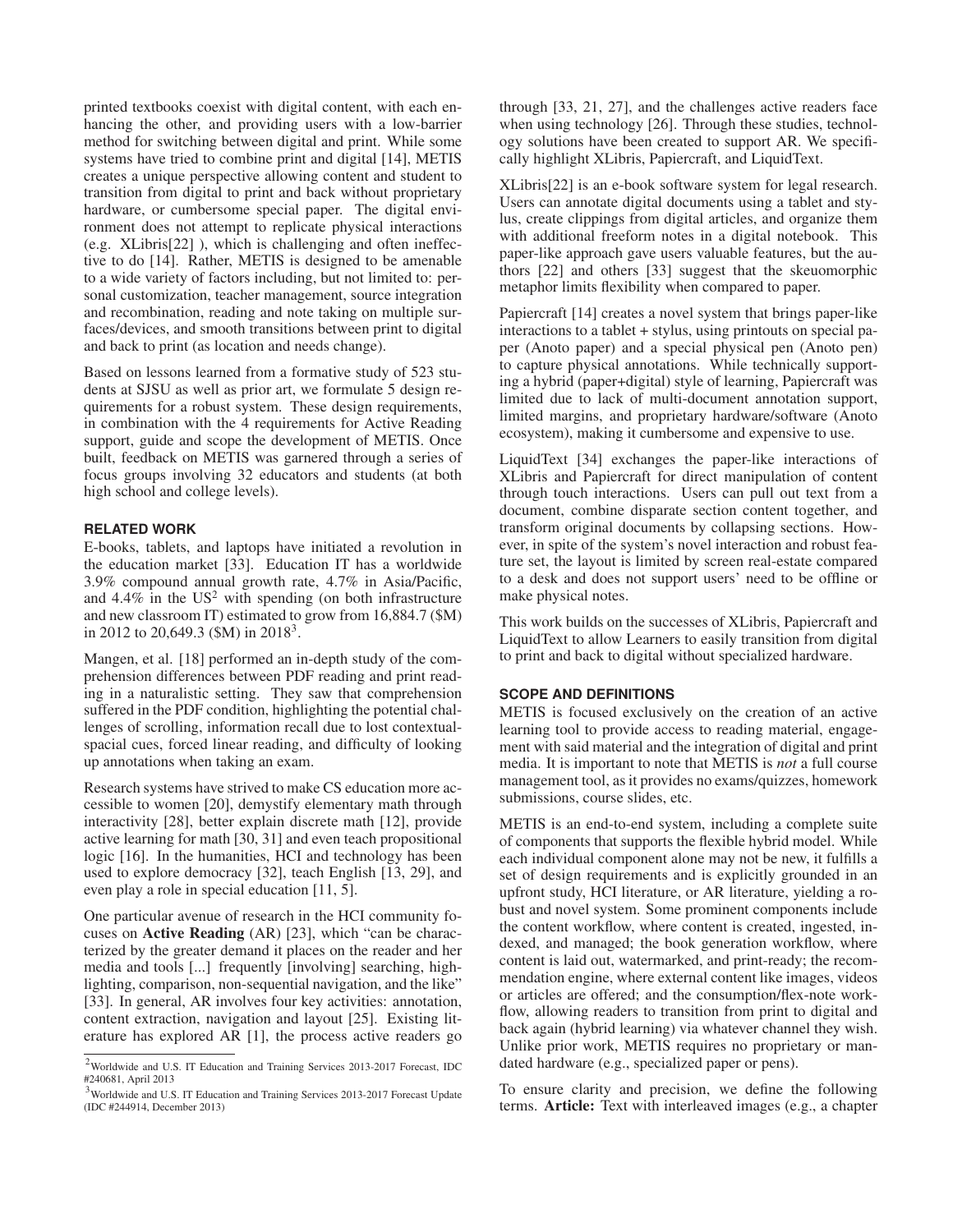in a printed text book). Text Book: A collection of articles, combined and ordered with a title, description and cover - used exclusivelyfer to a printed book. Folio: A collection of articles, combined and ordered with a title, description and cover image. We choose the term Folio over "book" so as not to combat preconceived notions of what a book can and cannot do, when using this digital reading platform.

## **INITIAL SURVEY**

To motivate and guide this work beyond the existing literature and update design principles for current (2014) education environments, we deployed a perception survey of digital reading environments within an educational setting. Our aim to was guide and scope a system to meet current student needs.

The survey was advertised through an email distribution list, and posters around the campus of San Jose State University (SJSU). Of the 523 students who responded<sup>4</sup>, age<sup>5</sup> and education was fairly diverse<sup>6</sup>. Participants were told that the first 500 respondents would receive \$20 coupon towards the purchase of merchandise sold by HP.

The survey largely focused on Likert scale responses to the past usage and value of physical and digital reading technologies. We highlight student responses in this section, and discuss the results in the following section, concurrently with the design requirements for METIS.

# **Past Usage**

We asked students about their prior experience with both physical and digital textbooks. 27.57% of students had used only print textbooks, 2.14% only digital, 67.18% had used both, and 2.14% claimed to have never used either. Of those that had used both, 19.06% preferred digital texts, 20.30% preferred using both together, and 60.64% preferred print.

Based on their experiences, students were asked Likert questions about the importance of different attributes (Table 1). Students who reported only using physical (digital) texbooks were asked exclusively about printed (digital) textbooks. Students who used both were asked about both technologies.

#### **Qualitative Responses**

We asked the 67.18% of participants that had used both digital and printed texts to briefly highlight what printed (digital) textbook features are missing in digital (printed) textbooks. The majority of responses about useful printed textbook features centered around the ease of note-taking or highlighting content, "flipping" back and forth between pages or sections, and offline accessibility. In contrast, key features of digital textbooks included easy searching, portability/access, copy/ paste and interactive content (e.g., videos). While these responses did not conflict with results found in prior work, they were valuable in focusing on the limitations/features to build

|         | <b>Ouestion</b>                   | Mean | Std. Div |
|---------|-----------------------------------|------|----------|
|         | Ability to Learn                  | 4.48 | 0.83     |
|         | Convenience & Access              | 4.40 | 0.94     |
|         | Cost                              | 4.32 | 1.03     |
| Printed | Ability to Purchase               | 4.16 | 1.08     |
|         | Interactivity with Pen/Pencil     | 4.02 | 1.31     |
|         | <b>Fewer Distractions</b>         | 3.96 | 1.25     |
| Digital | Convenience & Access              | 4.48 | 0.92     |
|         | Cost                              | 4.43 | 0.99     |
|         | Ability to Learn                  | 4.24 | 1.06     |
|         | Ability to Purchase               | 4.00 | 1.18     |
|         | Ability to Take Notes             | 3.85 | 1.31     |
|         | Physical Attributes of Device     | 3.51 | 1.44     |
|         | Interactivity with Other Software | 3.50 | 1.41     |
|         | More Fun                          | 2.28 | 1.39     |

Table 1: Technology's Important Attributes (Most to Least) *Likert responses with 5 being "Very Important" to 1 representing "Not Important"*

and challenges to overcome, and highlighting that current perspectives towards physical and print have not shifted even as IT has become ubiquitous in education.

# **DESIGN REQUIREMENTS**

Based on the related literature and our initial survey, we formulated a series of design requirements (DR) for building an effective and compelling digital textbook experience.

- DR1 Promote High Quality Physical Interactions: Paper provides many rich interactions [26] that cannot (presently) be equally replicated and replaced digitally [22] such as free-form pen annotation (e.g., with no response delay), flipping pages, and spacial arrangement of content on a table<sup>7</sup>[3]. Our study and prior work both show that students simply prefer paper to digital if forced to choose. We therefore support physical interactions, rather than poorly emulating them digitally.
- DR2 Facilitate Multiple Physical Use-Cases: Much of the literature focuses on on Active Reading use case support in the digital domain. However, transforming digital material into physical is more than just "hitting the print button." Any robust system should support multiple types of printing, optimized for different use cases (reading, studying, note-taking). This need for robust physical interactions with reading material is not emphasized in the literature, and was explicitly uncovered in our upfront study.
- DR3 Make Digital Interactions Uniquely Digital: Digital text can provide a rich set of content beyond that of printed books[35]. This includes low-level features (search, media, copy/paste), as well as higher level features (omplex cross-document indexing, nondestructive editing, automatic organization, NLP analysis). Any digital solution should highlight and take advantage of these uniquely digital features, rather than skeuomorphically emulate physical analogs in a digital environment [22, 33, 3] .
- DR4 Smooth Hybrid Learning & Transitions: As both digital and print systems have distinct advantages, students should be able to easily transition between *digital and physical artifacts and then back to digital*[17, 9]. In this full-circle approach (Figure 1), once physical artifacts are generated, students can reconnect to the rich digital media. Choosing one modality or another should not lock the Learner in. Unlike prior work (e.g. [14, 17, 9]), these transitions should minimize any mandated infrastructure during these transitions (specialized paper or pens). Study participants highlighted the value of easy and convenient access in both mediums, implying that the transition between the two should be equally convenient and accessible. Further, [26] highlights the need for material to be optimized to the digital medium, rather than performing a 1-1 mapping.

<sup>4</sup> 42.9% Undergrad, 57.1% Graduate; 77.86% Female, 20.6% Male, 1.56% Undisclosed 5 45.63% between ages of 18 and 25, 29.52% were 26-35, 17.67% were 36-50, 4.85% were over 50, and 2.33 % undisclosed

<sup>6</sup> 0.78% Arts, 16.50% Business, 0.77% CS, 18.84% Education, 1.94% Engineering, 0.39% English, 30.10% L.I.S., 5.83% Sciences, and 24.85% "Other."

 $7$ Some solutions (e.g. LiquidText[34]) support 2D spacial layouts, however, this is limited by device resolution. If the content is large enough to read, users cannot see all notes. Likewise, if all notes are visible on a tablet or laptop, users cannot read all the content well. This is in contrast to notes spread out/organized on a large table.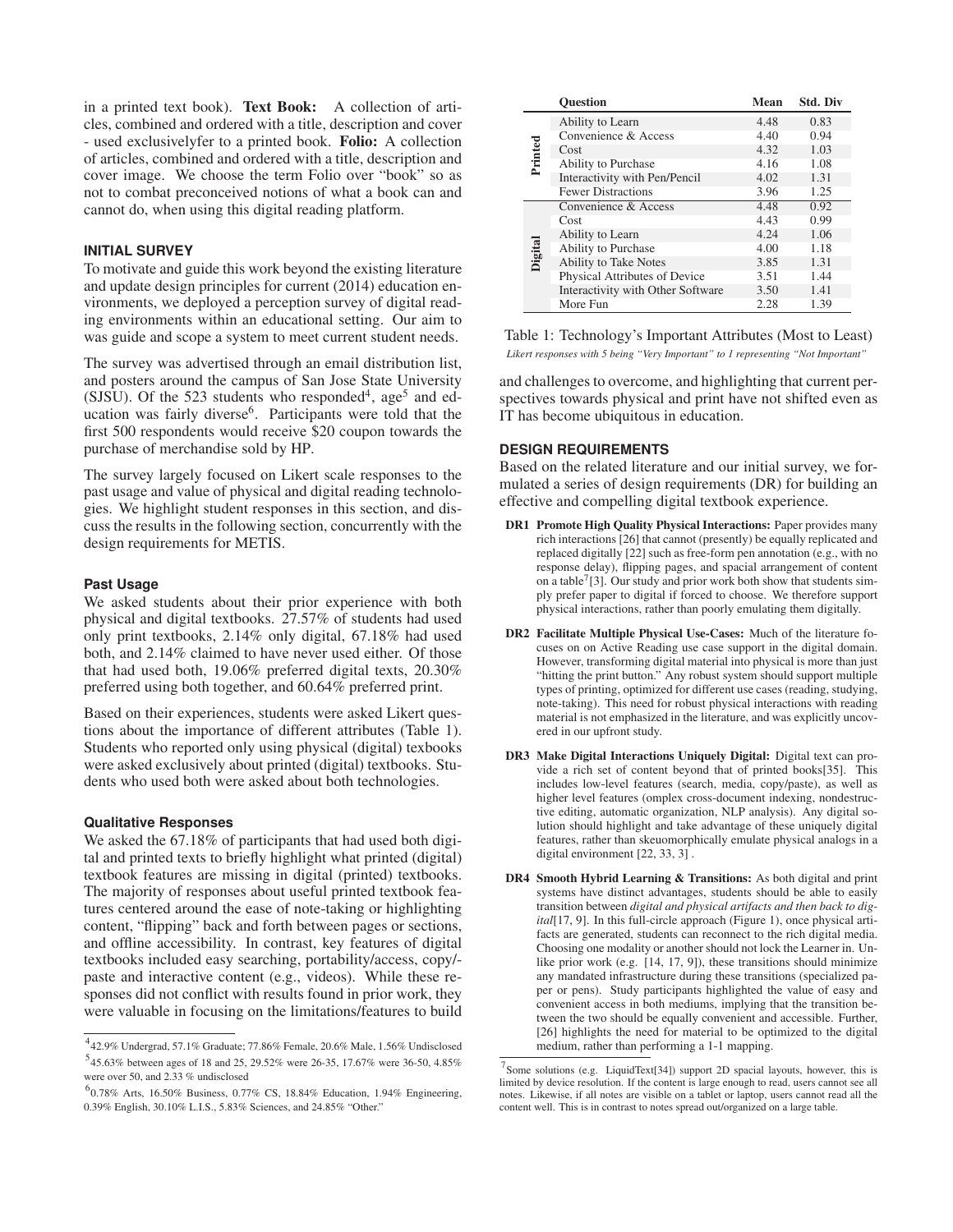| Ingal Education Plastics on Find solid 24<br>Personalized Learning<br>Personatoed Fotos for education of tomorrow<br><b>Security Sections</b><br>Create a Folio now<br>Create a customized Falls in a fine minutes.<br>$2m+1$<br>$2n+2$<br>2m2 | Personalized Learning<br>Personalized Police for the education of tomorrow<br><b>COMMERCIAL CONTRACTOR</b><br>Dec 1<br>Estern Arbeiten   | <b>Parts Port Source 7</b><br>$2n+2$<br>2m2<br><b>Target Street</b><br>-<br>Rearder Artisten<br>Constab Fals                                                                                                                                                                                              | Days 1<br><b>Zalent Adales</b>                                                                                                                                                                                                                                                                                                                                                                                                                                                                                                                                                                   | Personalized Learning<br><b>Insurations False for the estuador of tomorrow</b> | $\qquad \qquad \rightarrow$         | ___<br>Time 2<br><b>Service</b><br><br><b>Receipt Ariston</b>                 | <b>Contract Contract Contract</b><br>$2m+1$<br>Console Febr | Personalized Learning<br>Personalized Policy for the education of tomorrow<br><b>Contract Contract Contract</b><br>______<br>Dieg 2<br>Dec 1<br>$2n+2$<br>п.<br>$\rightarrow$<br>$\sim$<br>Anthony<br>Indian Course<br>Evel Budets                                                                                                                                                                                                       |
|------------------------------------------------------------------------------------------------------------------------------------------------------------------------------------------------------------------------------------------------|------------------------------------------------------------------------------------------------------------------------------------------|-----------------------------------------------------------------------------------------------------------------------------------------------------------------------------------------------------------------------------------------------------------------------------------------------------------|--------------------------------------------------------------------------------------------------------------------------------------------------------------------------------------------------------------------------------------------------------------------------------------------------------------------------------------------------------------------------------------------------------------------------------------------------------------------------------------------------------------------------------------------------------------------------------------------------|--------------------------------------------------------------------------------|-------------------------------------|-------------------------------------------------------------------------------|-------------------------------------------------------------|------------------------------------------------------------------------------------------------------------------------------------------------------------------------------------------------------------------------------------------------------------------------------------------------------------------------------------------------------------------------------------------------------------------------------------------|
| <br>. .<br>Connote Falls<br>Zelect Arisies<br>Faureire Ariston<br><b>B</b> Count Falu From FOF<br><b>Britishnik</b>                                                                                                                            | Import Artistic<br><b>Categories</b><br><b>Board Store Small</b><br><b>Tanger</b><br><b>Tallechology Tomak</b><br>Tai Curry Smith Studen | <b>Teach</b><br>Most Popular Articles [ Downstructure material way<br>Find and Second Order Systems.<br><b>STATE OF STREET</b><br>D. 650, Julian Prof. Street University of Private<br>$\rightarrow$<br>Days 30<br><b>Service Control</b>                                                                 | Autom.<br>×<br>18                                                                                                                                                                                                                                                                                                                                                                                                                                                                                                                                                                                | Articles you selected 1 Advertisements degree here with more<br>Thursdough     | <b>Inch</b><br>and 1<br><b>ASAN</b> | Title .<br>First and Except Order European<br>First and Emerid Order European | Crimery                                                     | Choose Suitable Folios for Course: Potions101<br>Next.<br>Peace by Town Fals has an animal and of<br>Pellos in source<br>If you were additionable.<br>412120-215<br>The control<br>Reply Test of Pa. 1999-1<br>Il Haw Mash & Energy - consumer<br>Mid-and, J. (2012). On below early of<br>THE R. P. LEWIS CO., LANSING MICH.<br>the solution, not the contriers. Taking a<br>When A GOLD Har mark is<br>commitment approach to managing |
| Create a course<br>Cruze a course in a final minutes.<br>$2m+1$<br>Day 2<br>Dieg 3<br>в                                                                                                                                                        | The Destroyless Translat Markets                                                                                                         | ж<br><b>AND</b><br>Texton Video content placement<br>First and Second Order Systems.<br><b>STATE</b><br>D. 020, Julian Pod. State University of Private<br><b>Dure to</b><br>- 38<br><b>ANALL</b><br>Institut Practor of Ballersmont<br><b>Service Control</b><br>×<br><b>STATE</b><br><b>Rent Leonar</b> | arough Managea by expansion dotted<br>records, Records Management<br>data Journal of Library Matashira<br>Journal 22(3), 136, 157.<br>to report positive<br>Honora of Fatures & Common<br>Edmontonenance control<br><b>TARRIE</b><br>Total State<br>European of Subara studies when its<br>٠<br>Vieta E. Ferrara D. Britisha J. A.<br>a name Libridated states.<br>. .<br>General G. GOCO, Americansens. -<br>ACCO. This is an exert several<br>producer in a products of Moffan.<br>designers with a limited Country<br>1. Racordo Management Journal, 2019.<br>Commers Instead<br><b>SOZIA</b> |                                                                                |                                     |                                                                               |                                                             |                                                                                                                                                                                                                                                                                                                                                                                                                                          |
| Ant Material<br>Initially Course<br><b>Bread Elusteria</b><br>Course DayMount<br><b>B</b> Course Message                                                                                                                                       |                                                                                                                                          | Institutions of Esterance<br>D. 655, Julian Prof. Drame University of Private<br><b>Carl Date 10</b><br><b>Service Control</b><br>Texting Value content plannings<br><b>STATE</b><br>D. 050, Autor Pol. Draw Unpleased of Private<br>Date in<br><b>STATE</b>                                              |                                                                                                                                                                                                                                                                                                                                                                                                                                                                                                                                                                                                  |                                                                                |                                     |                                                                               |                                                             | <sup>21</sup> Similars of Police - Internet<br><b>STATISTICS</b><br>The manufacturers are a manufacturers<br>The R.C.<br>Brana IV, GO-Di, Internation<br>Seats & Glilli, Seattle Dall<br>management before contact stands in<br>Girl & 2 that the facts PAI services<br>2013, Internation Management, 4740.<br>20.25<br>standard, Information Management.                                                                                |

(a) Educator Homepage

(b) Select and Upload Articles

(c) Organize Articles for Folio



#### Figure 2: Educator Views

*Images are high-resolution, can be zoomed in to a high degree on computer*

- DR5 Source Movement: Learners and Educators should be able to move across document sections and multiple documents, drawing connections between disparate elements and sources [26]. This flexibility is a hallmark of AR, and should not be limited to (or by) traditional sources. Specifically, this requirement focuses on the *type* and *source* of the material, not the method of movement between material.
- DR6 Easy Folio Creation & Updates: From an Educators's perspective, a previously ignored area that is required as part of a rich education experience is the ability for Educators to easily generate Folios, updating their course material from a variety of sources with little effort.
- DR7 Portability & Ease of Access: As highlighted in our study, portability and ease of access is an important aspect of any educational text, print or digital. A solution must function without Internet, allow computerless access (be printable without any special paper [14]), not require a large or cumbersome touch display (e.g. LiquidText[34]), and allow any artifacts (e.g., notes) or media (e.g., video) to be accessible in a physical *a*nd digital world.
- In addition, the system must support AR Requirements:
- AR1 Annotation: highlights and markings [23, 26]
- AR2 Content Extraction: copying content for manipulation and organization elsewhere [23]
- AR3 Navigation: "[M]ove through and between text via the most natural channel" (e.g., search, page turning, flipping between non-lineally connected text, etc.) [23].
- AR4 Layout: arrange/compare material side-by-side, from any source[23]

This work strives to embody all AR support of the prior work, while providing seamless transitions between digital and physical material, physical interactions that can be fully captured and optimized for different use cases, digital environments that leverage computer indexing (multi-document cross-referencing, NLP based contextual searching, etc), and content creation/monitoring for Educators. Support of these features are novel in the context of the existing literature.

## **METIS UI/UX: FEATURES AND FUNCTIONS**

Meaningful Education and Training Information System (METIS) is a novel software and service platform that provides a digital+print learning environment for faculty and students to manage and easily update course reading material, facilitate note taking, and monitor student engagement.

Each subsections' title highlights METIS compliance with a specific DR or AR, tying the engineering, interaction and design requirements together. To explicitly link our solution to the design requirements (and thereby the related work and

study findings that generated the requirements) we cite the relevant DR and AR throughout.

The METIS system is based around a hybrid learning model (DR4). To facilitate this model and allow Learners to easily transition from digital to print and back to digital, METIS has two central features; Cheat Sheets & FlexNote, which allow for personal and customizable navigation (AR3) across multiple sources and documents (DR5). This hybrid learning solution leverages the best of paper<sup>8</sup> (DR1), and digital<sup>9</sup> (DR3). At the same time, the digital interface does not attempt to emulate physical interactions or the physical medium (DR3).

In many ways, METIS picks up where Papiercraft (2008) and XLibris (2001) left off, taking advantage of current technology trends which were not available when prior work was done. Where XLibris highlighted how powerful a system can be with AR support, Papiercraft hinted at the potential benefits of a paper-digital hybrid (though severely limited by their cumbersome proprietary hardware requirements). This work in turn looks to illustrate how AR and seamless hybridlearning can be achieved through intelligent UX design and interactive-software engineering.

We illustrate the features and functionality of METIS through a scenario of Hermione, a student in Hogwarts and her teacher, Prof. Snape. Through their interactions with METIS, we will highlight the features, interface, interactions and use cases. This overly extensive scenario is meant to cover multiple approaches to interacting with METIS.

This illustrative scenario focuses on how existing techniques from AR research and other HCI systems can be built on and extended to create a truly seamless Hybrid Learning experience, centered around the use of printable (and digitally consumable) FlexNote and Cheat Sheet (without any proprietary hardware). While aspects of individual requirements may exist in prior work, METIS is unique in depth and completeness.

## **Educator: Creating Content** (DR5, DR6)

As the semester begins, Prof. Snape brings up the METIS Educator interface (Figure 2) in his browser. Prof. Snape begins by uploading all the Articles for his Folio on Potions (Figure 2b). He pulls content from PDFs, URLs, Word Docs, and his

 $8$ Portability (DR7), easy pen-based annotation (AR1), and easy spacial arrangement and organization based on user needs (AR4)

 $^{9}$ Rich media (DR3), cross-document content extraction/recombination (AR2) and easily flip (AR3) between multiple sources of content or search/navigate in multiple ways within/between documents (DR5).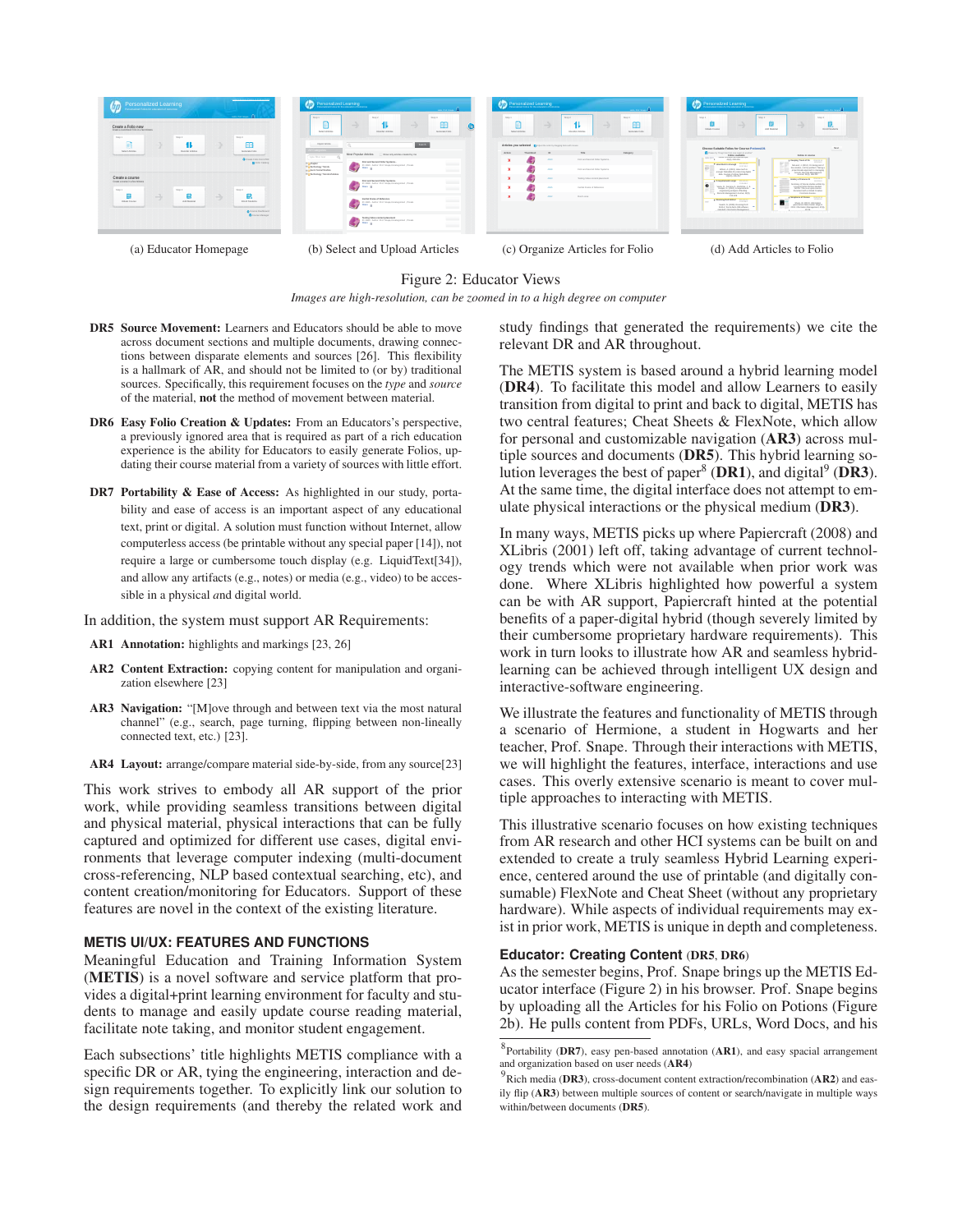



*Images are high-resolution, can be zoomed in to a high degree on computer*

own writing (DR5). He also adds other Educators' Folios or Articles to his Course, leveraging their expertise and reducing redundant work (DR6). Prof. Snape can create multiple Folios for each Course he teaches, that can be organized by unit, subject, source, or by calendar week.

# **Learner: Courses and their Folios**

Once Prof. Snape sets up his Course and associated Folios, Hermione begins using METIS in her studies. Using her web browser, Hermione can browse Folios by Course (Figure 3a), author and recently viewed. Each Course (or author) is represented by a single card with Course, Educator, and image,  $10$ to act as a visual-memory cue [26].

An opened Course (or author) view displays all Folios (Figure 3b) with a combination of cover art (top quarter of the card), title, author and a screen shot $^{11}$  of the first page of the Folio.

# **Learner: Digital Reading** (DR3, AR3)

Hermione next opens a Folio in the Reading View (Figure 3c). METIS provides Hermione with traditional page navigation options (AR3) from scrolling, a scroll bar (to the right of the Folio's content), by clicking on the left or right side of the Folio, or using arrow keys. To alleviate common scope problems in digital text [26], the scroll bar size provides a visual display of position relative to the length of the document.

All content in the reader is generated using HTML, facilitating inline videos or interactive content inline with the text (DR3). This distraction-free reading environment allows Hermione to focus on the content (an important characteristic cited by study participants) without having to switch environments, causing a high cognitive load (a common digital environment problem[26]). The METIS interface utilizes a off-white page color to reduce eye strain, instead of a highcontrast black text on white field [19].

For a quick overview and navigation of the entire Folio, Hermione hovers on the left hand side of the screen, causing a translucent menu to appear (left side of Figure 3f). In this menu she can turn on a Table of Contents (left hand side of Figure 3d) or a table of images for more visual learners (left side of Figure 3f). These provide Hermione further methods for navigating her Folio (AR3), with the visual table of images providing visual landmarks [26] for navigation, contextual recall [10], and refinding content (AR3).

# **Learner: FlexNotes + Inline Cheat Sheet** (DR5, AR1, AR2)

Like many other research systems focusing on AR (e.g., [33]), METIS provides Learners a mechanism for highlighting and noting important content, which we term the Cheat Sheet. Hermione can use the hover menu bar to enable/disable her inline Cheat Sheet (right side Figure 3e). When Hermione stumbles upon an important image or text to remember, she can highlight and drag the content to a Cheat Sheet, creating a FlexNote (AR2 & AR1).

A FlexNote can contain any content (text or image). It is linked to a Folio fragment (paragraph, set of paragraphs, page), and has an associated color. When the FlexNote is created in the inline Cheat Sheet, a colored bar appears next to the FlexNote and to the left of the source's text/image in the body of the Folio. Thus, any FlexNote exists as a separate layer [26] from the text. By using this extraction+reference approach, Hermione can now expand, condense, or re-word the content of the FlexNote nondestructively (the original text in the Folio is not altered) making it easier to understand. Cheat Sheets also allow Hermione to organize her FlexNotes into sections by pressing the "Add Section" button (Figure 3e). FlexNotes can even be created without selecting content  $(AR2 \& AR1)$ . When Hermione finds a whole page interesting, she can use the "Add Note" button in the Cheat Sheet (Figure 3e) and add free-form text to the Cheat Sheet, which will reference the current page.

FlexNotes are more than just a note-taking system. When Hermione clicks the color bar in the main text, the Cheat Sheet will open and scroll to the corresponding FlexNote (AR3). Likewise, the FlexNotes act as a personal navigation tool (AR3), and clicking on the return arrow on a FlexNote, will open the corresponding Folio to the origin of a FlexNote.

METIS takes the Cheat Sheet feature beyond prior work (e.g., [33]) by allowing the Cheat Sheet to span multiple Folios (e.g., one Cheat Sheet for all FlexNotes on a given subject mater), so Hermione can put new information next to older, creating a comprehensive and personalized view of subject matter across Folios, courses, and content sources (DR5).

 $^{10}\mathrm{If}$  an image is not chosen for the artwork, a color gradient is randomly assigned.

<sup>&</sup>lt;sup>11</sup>Note only does this provide another visual landmark[26, 10], but is useful if a Educator uses the same cover art for all Folios in a given Course.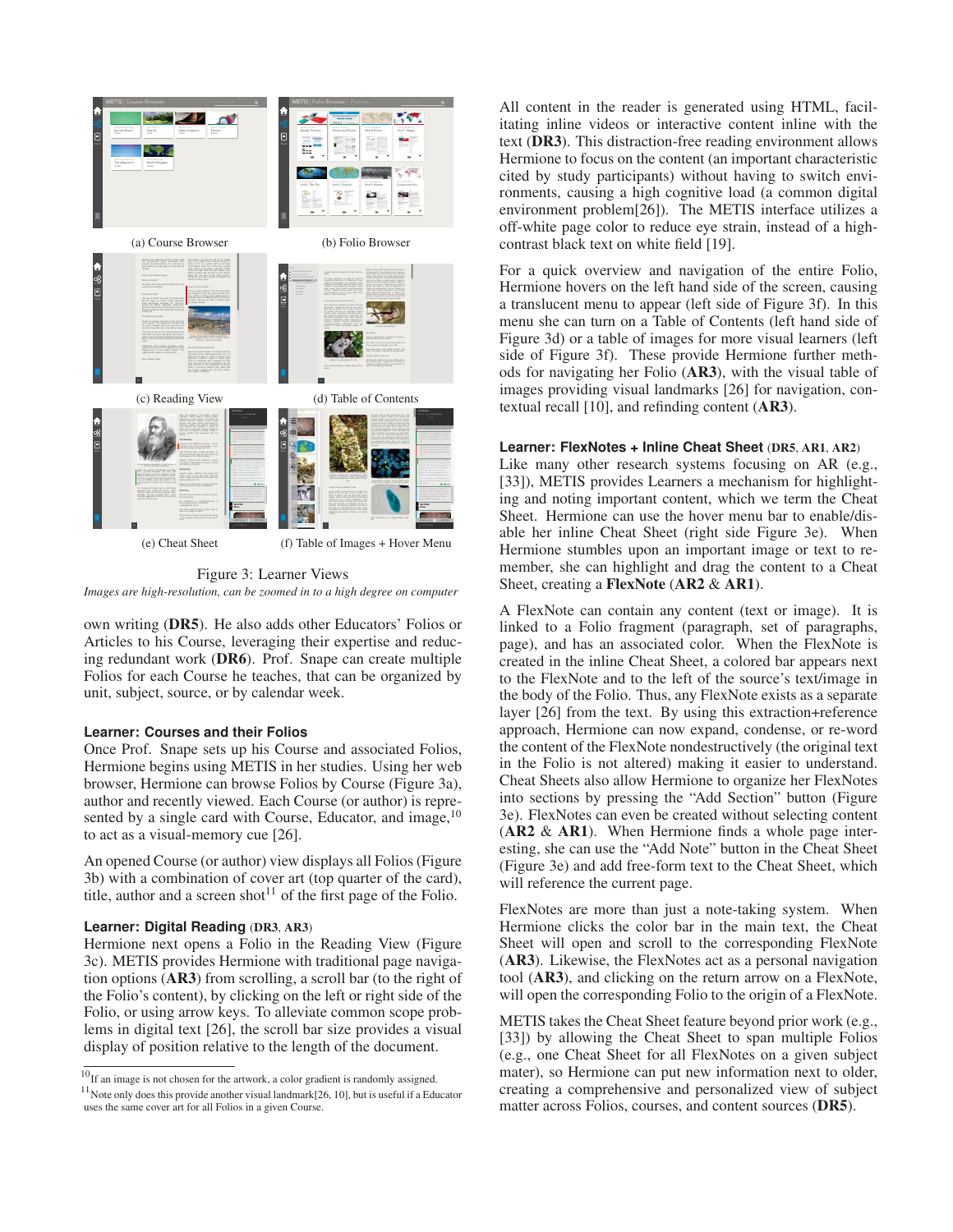

Figure 4: Printed Content

*Images are high-resolution, can be zoomed in to a high degree on computer*

**Learner: Printing FlexNote** (DR1, DR2, DR4, DR5, DR7, AR4) The real power and novelty of the FlexNote and Cheat Sheet is exposed when integrated with the hybrid learning model (DR4). Hybrid learning gives Hermione the flexibility to choose how to study, which is very important according to both the related work and our study.

METIS makes it easy for Hermione to study for exams because Cheat Sheets & FlexNotes can be printed (DR1) in two formats (DR2): List View (a sequential list of notes - Figure 4c) and Flash Cards (a fixed box sized to an individual card - Figure 4b). Hermione never *needs* to worry about the source of the FlexNote (Folio A vs. Folio B) or that she printed a subset of her FlexNotes (DR5). She *can*, however, easily see a FlexNote's source, printed along the right side.

This easy-print rendering allows Hermione to cram for tests between classes (DR7), while walking to her dorm room (without having a laptop), or by spreading FlexNote out on a physical desk (AR4). In contrast, while other work has infinite 2D layouts for organizing digital notes (e.g.[33]), end users are still constrained by screen size, needing to balance readability of the note and ability to see all notes created.

The physical FlexNotes each have a QR code for quick indexing back to their digital counterparts. When the QR codes are scanned by her tablet, Hermione will jump directly back to the digital content and consume any interactive digital elements. The QR codes are unique to Hermione. The printed FlexNote cannot be easily be stolen because of the unique QR code would prevent any Learner who is not Hermione from indexing back to the source material. The unique QR codes also prevent cheating when Prof. Snape grades the FlexNotes (in many AR classrooms, Educators grade Learners' notes).

#### **Learner: Recommendations** (DR3, DR4, DR5, AR2)

When Hermione encounters a concept she doesn't understand, or wants to know more about, METIS leverages the technology from [15] to create an in-context search system (DR3). Hermione activates the hover menu and clicks the Search Icon (Figure 3f). This allows her to take any selected text and get a set of search results from resources (configured by the Educator, Wikipedia, YouTube, or any other standardized website). The approach in [15] allows METIS, and thereby Hermione, to search on a high level concept dynamically extracted from a highlighted paragraph or full pages, providing more information without a Educator present.



# Figure 5: Additional Views

*Images are high-resolution, can be zoomed in to a high degree on computer*

This solution directly leverages the power of digital media (DR3) and addresses a major challenge: "[external material] exists in separate virtual spaces. Thus, drawing a new document into focus, or setting them aside, requires a shift of attention to a different representational space [... taking] more time and effort" [26]. With in-context recommendations and results, Hermione never has to leave her environment, switch windows, or be limited by artificially created boundaries between documents, and external resources (DR5).

If Hermione encounters noteworthy search results, she can drag them to her Cheat Sheet, making a new FlexNote for reference to later (DR5). Thus even digital content outside of her Folio can be captured, reproduced and organized both digitally and physically ( $AR2 \& DR4$ ). When printed, these external digital references become physical, layering physical interactions on artifacts that were previously only digital. This further extends our Cheat Sheet and FlexNote infrastructure well beyond prior art.

Thus, even without Prof. Snape present, METIS' recommendation and FlexNote system allows Hermione to ask questions and get answers through METIS, pulling content from sources within and beyond the required reading (DR5).

# **Learner: Printing Folios** (DR1, DR2,DR4, AR1)

Some institutions may choose to provide students with a fully printed copy of the Folio, while others may not. Regardless, METIS allows any Learner to print the digital Folio at any time (DR1). Even if Hermione forgets her physical text at home, she can print one page or one chapter from her Folio at any printer (DR2). These printed pages (unlike their digital counterparts in Figure 3c-3f) print with a QR code. Like a printed FlexNote, these QR codes, when scanned, will allow Hermione to jump directly back to digital content and consume any interactive or playable digital elements $12$ .

These QR codes provide further value. While reading the printed Folio, Hermione often makes notes in the margin of the pages, supporting her preexisting method of annotating and note taking  $(DR1 \& AR1)$ . She can then take a picture with her phone and email the photo to a METIS service. No special application is need. This METIS service uses the QR code to identify the page and the user, and creates a new

<sup>&</sup>lt;sup>12</sup>The authors are replacing the QR codes with HP LivePaper to create a hidden watermark (small very light fluctuations in the white background of the printed page) that uniquely identifies the page and the parts of the page. Using a mobile phone or tablet, an augmented reality experience is created with digital content appearing on the page itself, and jumping back to digital pages.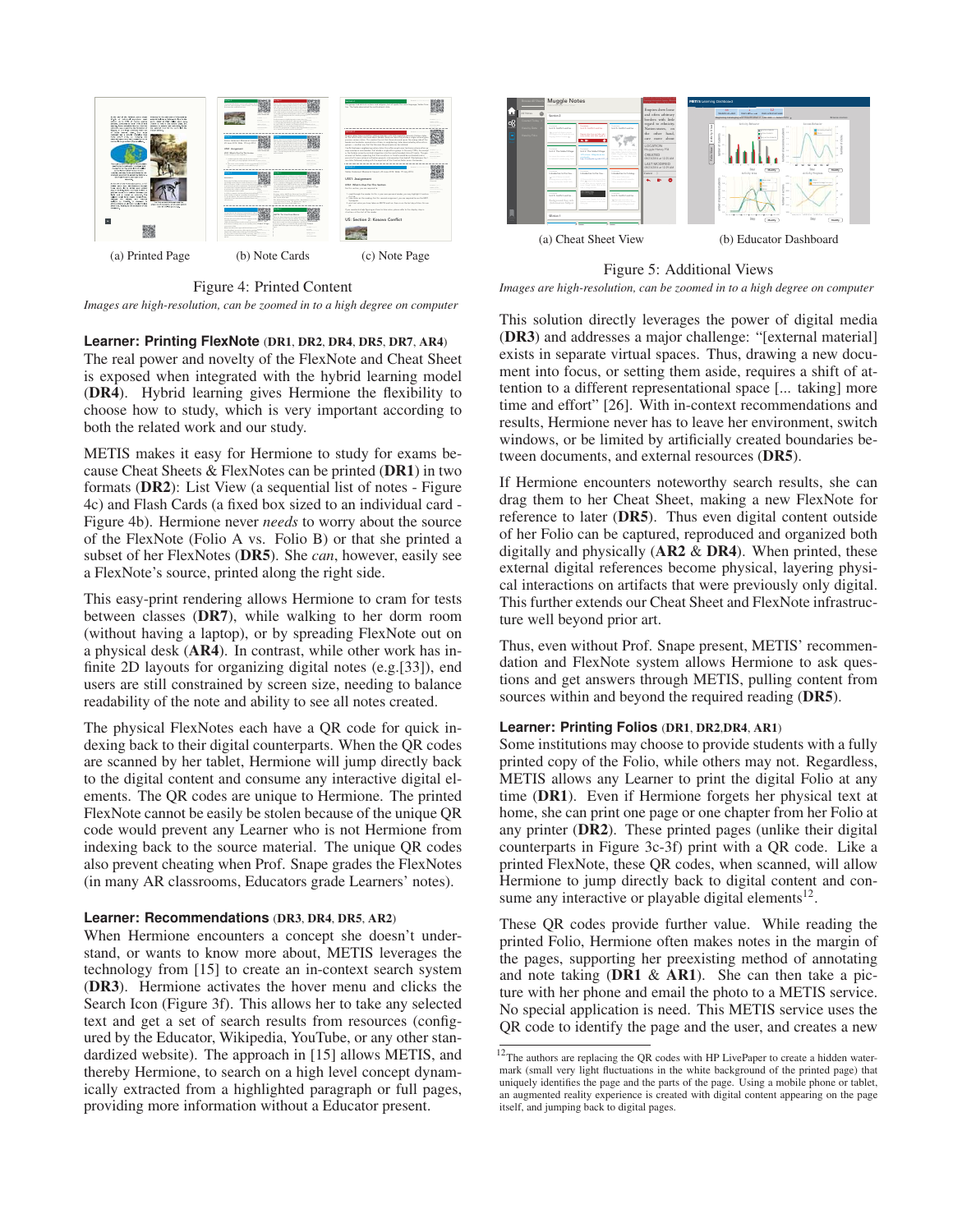FlexNote from the physical notes. Next time Hermione opens METIS on her laptop, she will see her new FlexNotes, completing the digital to print to digital lifecycle.

# **Learner: Cheat Sheet & FlexNote Management** (AR4)

Hermione has generated a large number of FlexNotes, from various sources and mechanisms. While the inline Cheat Sheet view is convenient for taking and extracting FlexNotes, the small screen real-estate makes in-depth organization challenging in the reading view, especially as the number of FlexNotes grow. METIS solves this problem similar to other research systems by treating Cheat Sheets and FlexNotes as first order data. Hermione has a dedicated Cheat Sheet view (Figure 5a) where she can see each FlexNote as a card, whose size scales with the amount of content contained within. Each FlexNote and sections are automatically laid out in the Cheat Sheet. From this view, Hermione can reorganize the FlexNotes and create new sections (AR4). Unlike prior work [34], METIS explicitly does not have a 2D layout management. In our upfront study, students valued the large spacial arrangement of notes on a table. While software can emulate an infinite 2D layout canvas for digital notes, small tablet and laptop screens hamper readability when "zoomed out," while losing the big picture when "zoomed in."

By clicking a FlexNote card, Hermione can edit the card's content with the edit window on the right side of Figure 5a. Editing in this view (or in the inline Cheat Sheet view) is full HTML, allowing for any markup and rich content (e.g., images or video). The edit window also allows Hermione to see where the FlexNote came from and when it was created, and even provides a contextual preview of the source above and below the original FlexNote.

## **Learner: Extensions and Offline Mode** (DR7)

Sometimes during trips to study in the quiet cafe off campus, Hermione does not have Internet access. METIS provides Hermione with lightweight Chrome & Firefox extensions (DR7). When logged into METIS via her browser, she can use the extension to download the content, current progress, and all meta-data for any given Folio. Thus, even when offline, Hermione can have full access to all her study material. By using the browser sync storage, all of Hermione's enabled devices can maintain the same content (DR7).

## **Educator: Monitoring Engagement**

Now that his Course is in full swing, Prof. Snape can monitor Learner engagement with the reading material. With any digital system, there is an important balance between information the technology *can* log, the information that *should* be logged, and the information that *needs* to be presented to a third party. METIS tackles this important privacy concern with its Educator Dashboard (Figure 5b). In the Dashboard, Prof. Snape can see the aggregate activity for his Learners across an entire Course and by Folio. He can observe engagement with the Folios, how much content is being recommended outside of the Folio, printing activity, and FlexNotes created. He has a strong sense of how much material Learners are engaged with, without making the Learners feeling like "big brother" is watching.



Figure 6: METIS Platform Design and 3 Example Data Flows *Image is High Resolution - Please Zoom Digitally in your PDF Reader*

# **METIS ARCHITECTURE**

The METIS platform is divided between server-side components and client-side components. Figure 6 shows the major METIS modules, as well as the data flow for three main features: content layout, note capturing and recommendations.

For content layout and rendering METIS uses a custom built engine called AERO, providing custom publishing capabilities. AERO takes as input content to be rendered and a set of templates. The content layout and rendering capability and data flow is depicted in Figure 6.

A METIS Folio is simply a collection of Articles in a predefined order. The content is composed and forwarded to the Learner device. The Learner device also fetches the AERO Engine code, written in JavaScript, and the AERO templates. Images or other multimedia elements used in the content are fetched from the METIS Static Content repository or the Internet. Using the templates, AERO generates a layout of the content by optimizing an aesthetic scoring function (e.g., by minimizing the amount of left-over white space left in the template [4] or minimizing the distance between text containing a reference to a figure and the figure itself [2].) The content and the code sent to the Learner's device goes through the Learner's Local Storage, which could potentially cache it for offline use or faster access in the future.

AERO runs entirely in the client browser. Using a greedy algorithm for each page, a template is picked from the suite and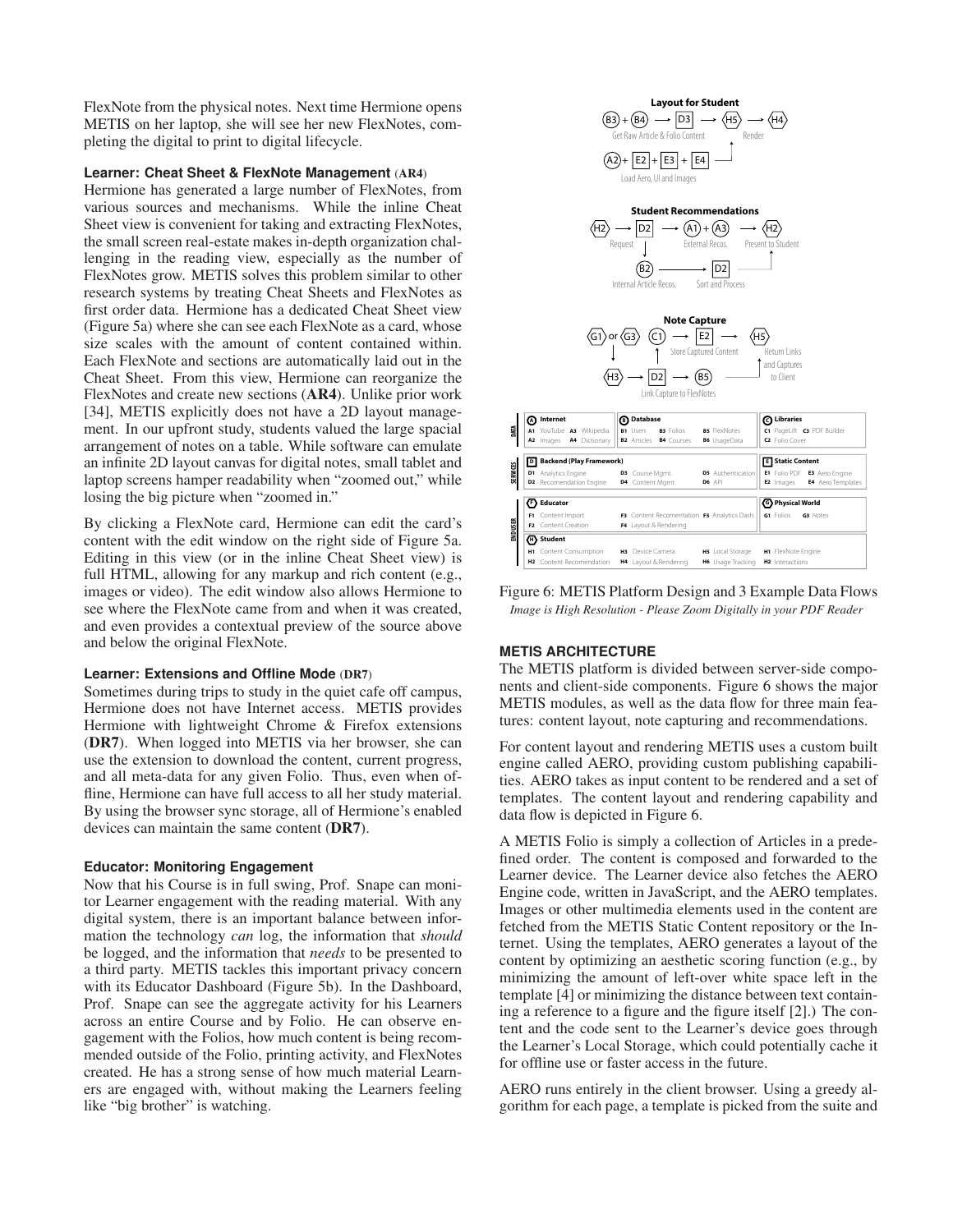is filled with content chunks. The score is measured at each step and the best score, template and content combination is remembered, making long or complex Folios a trival extension of the base rendering engine. To optimize the rendering efficiency we save the output of the Folio, instead of using AERO to re-render the content every time.

For generating the PDF version of the Folio, we extend the PhantomJS library. PhantomJS acts as a headless browser and runs the AERO engine. Once the content is rendered (stripped of excess content and/or reformatted), PhantomJS saves the HTML output in PDF format.

# **Markup & Accessibility**

By virtue of METIS Articles being based on HTML, content can contain text, images, video and other elements supported by HTML. As screen-reader accessibility is an important aspect of education, METIS denotes headings (H1 to H6 tags), figures (using the HTML5 FIGURE tag), and other markup. To ensure METIS accessibility, we conform to WAVE<sup>13</sup>.

# **Facilitating Interaction with Digital Reader**

For a better reading experience, AERO uses the zoom.js<sup>14</sup> library to adapt the page content to the current browser window width and height. This allows AERO to elegantly adapt to different screen resolutions as Learners switch devices and platforms (DR7), rather than "naively" scaling up content [26].

# **FlexNote Architecture**

Each FlexNote is associated with a user, a Cheat Sheet (and section, if applicable), a Folio and page, a start and end element ID (e.g., paragraph or figure), and a start and end offset in the start and end elements respectively. A FlexNote also begins with the selected text in rich HTML, an assigned color bar color, a creation date, and a modification date.

The Learner can also capture notes made on the physical book or FlexNote using a cell-phone camera or a regular webcam. The data flow for this feature is depicted in Figure 6. Once the Learner captures an image, she sends the image to a predefined email address. The Content Management module receives the email and extracts the image. Next, the image is passed to the PageLift module which applies a suite of color and geometrical adjustments to the image in order to improve clarity. The technology behind PageLift has been described in [6, 8, 7] and solves many of the nontrivial challenges around image alignment, rectification, and enhancement. The enhanced image is stored as part of the Static Content. The PageLift module also performs QR code recognition and identifies the page or FlexNote. Finally the Content Management module combines the email address and ID in the QR code, and links the enhanced image to the Learner's Cheat Sheet, last used to take notes on the same book.

# **Recommendation Engine**

In METIS, the Learner has immediate access to the content that the Educator has provided and the option to explore beyond what is provided, facilitated by the Recommendation Engine. Figure 6 shows the data flow for a recommendation request. The flow is initiated by the student selecting a content fragment and making a request to the Recommendation Engine. The Recommendation Engine fetches the relevant articles from the database and extracts the main topics from the content. It next performs a search on YouTube and Wikipeidia using their external APIs (additional content repositories could be easily added if they can be accessed through APIs). The recommendation results are then sent to the Learner's device. Finally the Learner's device fetches the recommended resources from their respective repositories.

# **Offline Support**

We address the need for offline support by providing a browser add-on that is fully integrated with the online platform. The add-on is developed for Google Chrome and Mozilla Firefox browsers, leveraging the local storage in the browser extensions to download "offline" content. By using local storage in browsers that have cross-browser sync we are able to keep multiple browsers for a given user in sync with offline content and preferences.

# **FOCUS GROUP EVALUATIONS**

In an attempt to validate our design decisions, identify areas of opportunity, and determine potential hurdles, we conducted focus group studies with Learners and Educators from both high schools and colleges. Four traditional focus groups were convened: College Professors/Instructors, College Students, High School Teachers, and High School Students. All groups contained individuals from multiple institutions, teaching/majoring in a variety of subjects (with the exception of high school students). Students varied in age<sup>15</sup>, class year, and GPA. Each 8-person focus group participated in a 2 hour ssession (run by a contracted professional facilitator), consisting of a hands-on demonstration of METIS (with a discussion of features), followed by an in-depth round-table discussion to identify both sucessful features and areas for refinement.

There was nearly uniform consensus that METIS deliveres as a full end-to end hybrid learning model (DR4) for educators, and that students actually would want to use both digital (DR3) *and* print (DR1) features. As detailed below, each of the DR instantiations in METIS were praised. In a few situations, Learners and Educators wanted the technology to push even further, well beyond what our initial study and prior work suggested. The remainder of this section presents the focus group findings and their relationship with our original design requirements, thus connecting the literature/upfrontsurvey, design requirements, implementation, and evaluation.

# **Summary of Findings**

When discussing physical/digital options, the most surprising was the disconnect between educators and students with regard to their needs and wants. Educators want students to read content online, post supplemental articles, and interact online (forums, chat, etc.). They also want powerful tracking of student activity, comprehension, etc. Students want to study material via print (even if distributed digitally) and

<sup>13</sup>http://wave.webaim.org/

<sup>14</sup>https://github.com/hakimel/zoom.js

<sup>&</sup>lt;sup>15</sup>College mean age 19.36 years, HS mean age 15.45 years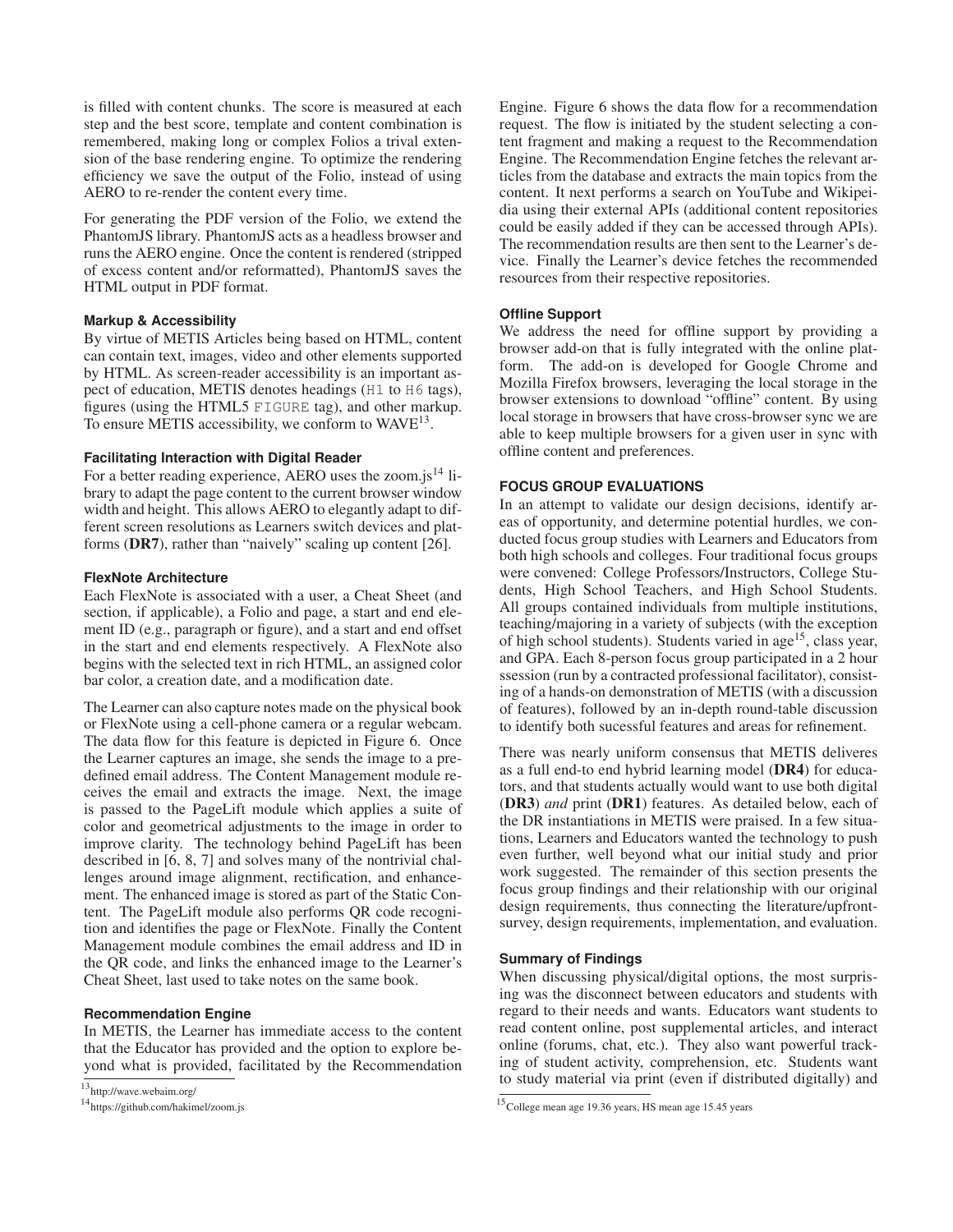communicate directly with educators; wish to read as little as possible; have no interest in "supplemental" material or online interaction; and do not want to be tracked at all. The design decisions of METIS appear to sit comfortably between both groups despite the impedance mismatch (control for educators and independence for students). Educators are able to link, collect and leverage any content they wanted (DR6) while students could consume the material through their desired medium (AR3, DR4) often via print (DR1) or in exported synthesized formats via printed Cheat Sheet (AR2). Our monitoring system gives educators broad course statistics about different types of engagement, while aggregating and anonymizing data to protect student privacy.

After being introduced to METIS, educator praise centered around the ability to customize Course material beyond traditional publishers (DR6  $\&$  DR5), and the ability to constantly update material as class needs change. One educator stated:

*My god, all I'm thinking is how I wish I had this 20 years ago for my statistics book. What I was doing then was typing it out... taking it down to the xerox place... and then the kids were really good at finding typos*

However, once the excitement abated, educators expressed concern about copyright infringement, especially when pulling in published material: *"What about just copying and pasting articles off the Internet with no sourcing? That is what I'm trying to stop my students from doing!"* This unforeseen concern and reaction resulted in educators stating the need for explicit citations (visible to students) and more in-depth consideration of the issue of ownership of compiled material. Any solution like METIS leveraging public and purchased content must mitigate copyright and ownership issues.

Students saw value in key features such as the Cheat Sheet and FlexNotes (AR2), and the freedom from carrying around a heavy book (DR7). Most positive comments focused on the ability to create flashcards and seamlessly consume them in hard copy (DR4, DR2  $\&$  AR4). Students pressed for even more WYSIWYG controls (AR1) of FlexNote content: *"I like that I can make notes. Can I change the font colors? I color code my notes."* However, the customization needs for FlexNotes extended well beyond content and into more format options (the ability to customize printed card layout, visible information, source information, etc.)

Students felt that concept search was a good idea (DR3), but that resulting sources were too broad. Students wanted more focused concept search options, such as only "trusted" online resources/videos, or only reference sources, and were not satisfied with concepts from Wikipedia. Both students and educators praised the interactivity between paper and digital (DR4). The ability to use a smartphone to get at multi-media from a printed source or FlexNote was extremely powerful. Students expanded this to included language translation, and showing source or reference citations (to source information encountered in printed text).

# **DISCUSSION & LESSONS LEARNED**

Overall, the focus groups confirmed the utility and value of our seven key design requirements as important needs/wants

of Educators and Learners, though some resonated more with Learners, and others with Educators. Both saw high value in the hybrid learning model. We now wish to highlight three key additional lessons learned (in addition to our seven DRs) to help further inform the design of future systems.

- LL.1 Print Media Is Not Dead The value of print media is well established in education research, yet there is surprisingly little research on integrating print with digital content. Our work on METIS (and DR1, DR2 and DR4), shows that the flexibility and ease of use was applauded and highlighted as the central great aspect of METIS for participants. Education solutions *must* smoothly transition content and interactions between physical and digital mediums.
- LL.2 Allow Customizable Formatting One unforeseen observation was the request by Learners to have even more control over the transition from digital to print, particularly in choosing the content, style and formatting of printed FlexNotes. This suggests an eighth design requirement for future systems, Allow Customizable Formatting of Printed FlexNotes.
- LL.3 Content Matters By easily cross-linking and examining content side-by-side, Learners as well as Educators really began to focus on having a rich set of content sources, which can be updated as needs change, and credited appropriately (see Future Work). Focusing on content implies the need to explicitly support it.

## **LIMITATIONS**

While the final version of METIS was robustly built with a strong design process, there remain some limitations in our design. The offline mode presents a number of limitations of disabled functionality, with some being easy to resolve (creating FlexNotes, image capture, and book search ), while others are very difficult to overcome (recommendations, voice reading, and dictionary search). The Educator side is not currently available in offline mode. The layout engine could use additional improvements as well. Currently a Folio is displayed the same way on any device, from mobile phone to workstation. We can consider device size when displaying content, while preserving layout consistency across devices and the physical book. The image capture engine, while quite powerful, has many possible improvements, such as more advanced detection of marked or highlighted regions, and interpreting types of annotations (arrows) rather than capturing the raw marks. Finally, our evaluation lacks a formal impact study.

#### **FUTURE WORK**

Based on our lessons learned, we envision two very explicit extensions of our METIS design. First (based on LL.1), we wish to further enhance the physical interactions and hybrid transitions with a more robust hand-written note capture system that would allow digitizing non-OCR markings such as arrows, underlines, or circles in conjunction with physical proximity on a printed page, to relate hand annotations to the source material. Second (based on LL.3), there was an open question posed by Educator in the focus groups as to plagiarism and rights management. This applies to both Educators adding content, and Learners bringing external content in (and crediting the source when they take FlexNotes.) Though outside our scope, we believe that these are important questions as digital platforms like METIS take shape.

We believe METIS struck a successful balance in the relationship between monitoring performance and student privacy.